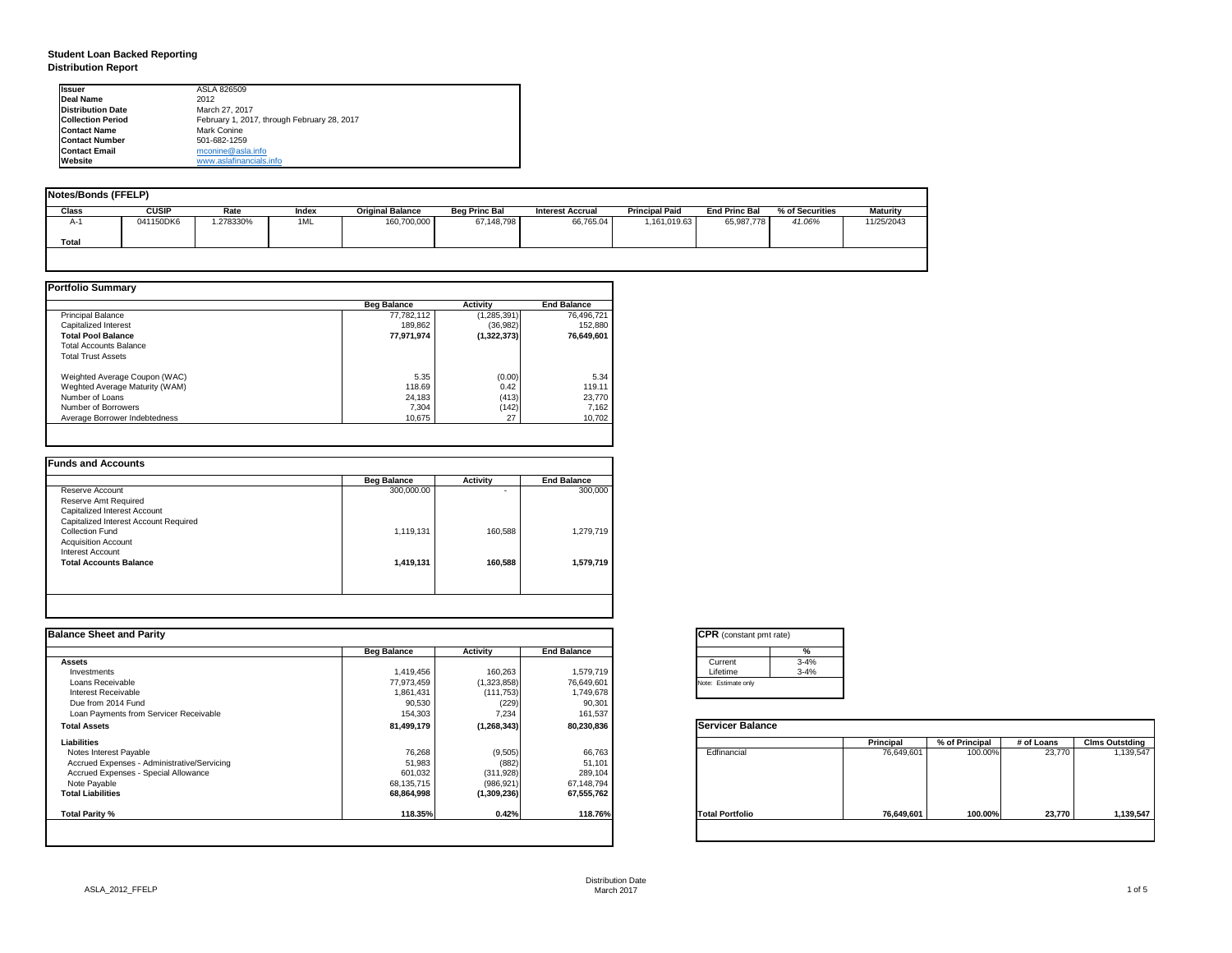## **Student Loan Backed Reporting Distribution Report**

## **Delinquency Status**

|                           | # of Loans       |               | <b>Principal</b> |               | % of Principal   |               | <b>WAC</b>       |               | <b>WARM</b>      |               |
|---------------------------|------------------|---------------|------------------|---------------|------------------|---------------|------------------|---------------|------------------|---------------|
|                           | <b>Beginning</b> | <b>Ending</b> | <b>Beginning</b> | <b>Ending</b> | <b>Beginning</b> | <b>Ending</b> | <b>Beginning</b> | <b>Ending</b> | <b>Beginning</b> | <b>Ending</b> |
| In School                 | 144              | 113           | 490,146          | 392,778       | 0.63%            | 0.51%         | 5.39             | 5.57          | 118.94           | 118.91        |
| Grace                     | 50               | 81            | 161,948          | 259,315       | 0.21%            | 0.34%         | 5.17             | 5.00          | 120.00           | 119.64        |
| Repayment                 |                  |               |                  |               |                  |               |                  |               |                  |               |
| Current                   | 14,836           | 14,611        | 43,987,825       | 43,342,259    | 56.41%           | 56.55%        | 5.44             | 5.45          | 123.95           | 125.49        |
| 31-60 Days Delinquent     | 810              | 616           | 2,864,572        | 2,151,105     | 3.67%            | 2.81%         | 5.61             | 5.36          | 115.04           | 112.10        |
| 61-90 Days Delinquent     | 542              | 502           | 1,958,168        | 1,945,489     | 2.51%            | 2.54%         | 5.52             | 5.64          | 111.66           | 115.49        |
| 91-120 Days Delingent     | 353              | 397           | 1,258,020        | 1,468,095     | 1.61%            | 1.92%         | 5.64             | 5.47          | 119.93           | 113.41        |
| 121-180 Days Delinquent   | 530              | 467           | 2,015,515        | 1,696,495     | 2.58%            | 2.21%         | 5.39             | 5.46          | 113.13           | 112.21        |
| 181-270 Days Delinquent   | 441              | 438           | 1,605,963        | 1,729,469     | 2.06%            | 2.26%         | 5.41             | 5.51          | 110.62           | 109.55        |
| 271+ Days Delinquent      | 408              | 278           | 1,483,139        | 892,555       | 1.90%            | 1.16%         | 5.57             | 5.71          | 108.85           | 102.87        |
| <b>Total Repayment</b>    | 17,920           | 17,309        | 55, 173, 202     | 53,225,466    | 70.76%           | 69.44%        | 5.46             | 5.46          | 121.77           | 122.93        |
| Forbearance               | 3,083            | 3,073         | 12,220,074       | 12,210,425    | 15.67%           | 15.93%        | 5.49             | 5.46          | 122.19           | 122.05        |
| Deferment                 | 2,814            | 2,905         | 9,295,123        | 9,482,576     | 11.92%           | 12.37%        | 5.42             | 5.43          | 117.14           | 115.18        |
| <b>Claims in Progress</b> | 172              | 289           | 631,481          | 1,079,041     | 0.81%            | 1.41%         | 5.44             | 5.35          | 101.36           | 104.63        |
| <b>Claims Denied</b>      |                  |               |                  |               |                  |               |                  |               |                  |               |
| <b>Total Portfolio</b>    | 24,183           | 23,770        | 77,971,974       | 76,649,601    | 100%             | 100%          | 5.46             | 5.45          | 121.09           | 121.54        |

|                                     | # of Loans       |               | <b>Principal</b> |               | % of Principal   |               | <b>WAC</b>       |        | <b>WARM</b>      |               |
|-------------------------------------|------------------|---------------|------------------|---------------|------------------|---------------|------------------|--------|------------------|---------------|
|                                     | <b>Beginning</b> | <b>Ending</b> | <b>Beginning</b> | <b>Ending</b> | <b>Beginning</b> | <b>Ending</b> | <b>Beginning</b> | Ending | <b>Beginning</b> | <b>Ending</b> |
| Current                             | 14,836           | 14,611        | 43,987,825       | 43,342,259    | 79.72%           | 81.43%        | 5.44             | 5.45   | 123.95           | 125.49        |
| 31-60 Days Delinquent               | 810              | 616           | 2,864,572        | 2,151,105     | 5.19%            | 4.04%         | 5.61             | 5.36   | 115.04           | 112.10        |
| 61-90 Days Delinquent               | 542              | 502           | 1,958,168        | 1,945,489     | 3.55%            | 3.66%         | 5.52             | 5.64   | 111.66           | 115.49        |
| 91-120 Days Delingent               | 353              | 397           | 1,258,020        | 1,468,095     | 2.28%            | 2.76%         | 5.64             | 5.47   | 119.93           | 113.41        |
| 121-180 Days Delinquent             | 530              | 467           | 2,015,515        | 1,696,495     | 3.65%            | 3.19%         | 5.39             | 5.46   | 113.13           | 112.21        |
| 181-270 Days Delinquent             | 441              | 438           | 1,605,963        | 1,729,469     | 2.91%            | 3.25%         | 5.41             | 5.51   | 110.62           | 109.55        |
| 271+ Days Delinquent                | 408              | 278           | 1,483,139        | 892,555       | 2.69%            | 1.68%         | 5.57             | 5.71   | 108.85           | 102.87        |
| <b>Total Portfolio in Repayment</b> | 17,920           | 17,309        | 55,173,202       | 53,225,466    | 100%             | 100%          | 5.46             | 5.46   | 121.77           | 122.93        |

| <b>Portfolio by Loan Type</b>           |                  |               |                  |               |                  |               |                  |        |                  |               |
|-----------------------------------------|------------------|---------------|------------------|---------------|------------------|---------------|------------------|--------|------------------|---------------|
|                                         | # of Loans       |               | <b>Principal</b> |               | % of Principal   |               | <b>WAC</b>       |        | <b>WARM</b>      |               |
|                                         | <b>Beginning</b> | <b>Ending</b> | <b>Beginning</b> | <b>Ending</b> | <b>Beginning</b> | <b>Ending</b> | <b>Beginning</b> | Ending | <b>Beginning</b> | <b>Ending</b> |
| <b>Subsidized Consolidation Loans</b>   |                  |               |                  |               |                  |               |                  |        |                  |               |
| <b>Unsubsidized Consolidation Loans</b> |                  |               |                  |               |                  |               |                  |        |                  |               |
| <b>Subsidized Stafford Loans</b>        | 13,585           | 13,347        | 35,498,845       | 34,913,851    | 45.53%           | 45.55%        | 5.30             | 5.30   | 115.06           | 115.37        |
| <b>Unsubsidized Stafford Loans</b>      | 10,035           | 9,887         | 40,138,210       | 39,463,535    | 51.48%           | 51.49%        | 5.44             | 5.44   | 127.33           | 127.86        |
| PLUS/GradPLUS Loans                     | 563              | 536           | 2,334,918        | 2,272,215     | 2.99%            | 2.96%         | 8.02             | 8.01   | 105.55           | 106.61        |
| <b>SLS Loans</b>                        |                  |               |                  |               |                  |               |                  |        |                  |               |
| <b>Total Portfolio</b>                  | 24,183           | 23,770        | 77,971,974       | 76,649,601    | 100.00%          | 100.00%       | 5.46             | 5.45   | 121.09           | 121.54        |

| Portfolio by Program Type                  |                  | # of Loans    |                                      |               | % of Principal   |               | <b>WAC</b>       |               | <b>WARM</b>      |               |
|--------------------------------------------|------------------|---------------|--------------------------------------|---------------|------------------|---------------|------------------|---------------|------------------|---------------|
|                                            | <b>Beginning</b> | <b>Ending</b> | <b>Principal</b><br><b>Beginning</b> | <b>Ending</b> | <b>Beginning</b> | <b>Ending</b> | <b>Beginning</b> | <b>Ending</b> | <b>Beginning</b> | <b>Ending</b> |
| Graduate / 4-Year Loans                    | 18,782           | 18,445        | 62,786,536                           | 61,708,891    | 80.52%           | 80.51%        | 5.45             | 5.45          | 121.82           | 122.32        |
| 2-Year Loans                               | 4,951            | 4,881         | 14,159,433                           | 13,916,674    | 18.16%           | 18.16%        | 5.49             | 5.48          | 118.73           | 118.94        |
| Proprietary / Technical / Vocational Loans | 450              | 444           | 1,026,005                            | 1,024,036     | 1.32%            | 1.34%         | 5.49             | 5.50          | 109.41           | 109.89        |
| Unknown (Consolidation) Loans              |                  |               |                                      |               |                  |               |                  |               |                  |               |
| Other Loans                                |                  |               |                                      |               |                  |               |                  |               |                  |               |
| <b>Total Portfolio</b>                     | 24,183           | 23,770        | 77,971,974                           | 76,649,601    | 100.00%          | 100.00%       | 5.46             | 5.45          | 121.09           | 121.54        |

|                        | # of Loans       | <b>Principal</b> |                  | % of Principal |                  |               |
|------------------------|------------------|------------------|------------------|----------------|------------------|---------------|
|                        | <b>Beginning</b> | <b>Ending</b>    | <b>Beginning</b> | <b>Ending</b>  | <b>Beginning</b> | <b>Ending</b> |
| <b>Fixed Loans</b>     | 14,333           | 14,061           | 51,838,851       | 50,914,729     | 66.48%           | 66.43%        |
| Variable Loans         | 9,850            | 9,709            | 26,133,123       | 25,734,871     | 33.52%           | 33.57%        |
| T-Bill Loans           | 9,850            | 9,709            | 26,133,123       | 25,734,871     | 33.52%           | 33.57%        |
| <b>CMT Loans</b>       |                  |                  |                  |                |                  |               |
| <b>Total Portfolio</b> | 24,183           | 23,770           | 77,971,974       | 76,649,601     | 100.00%          | 100.00%       |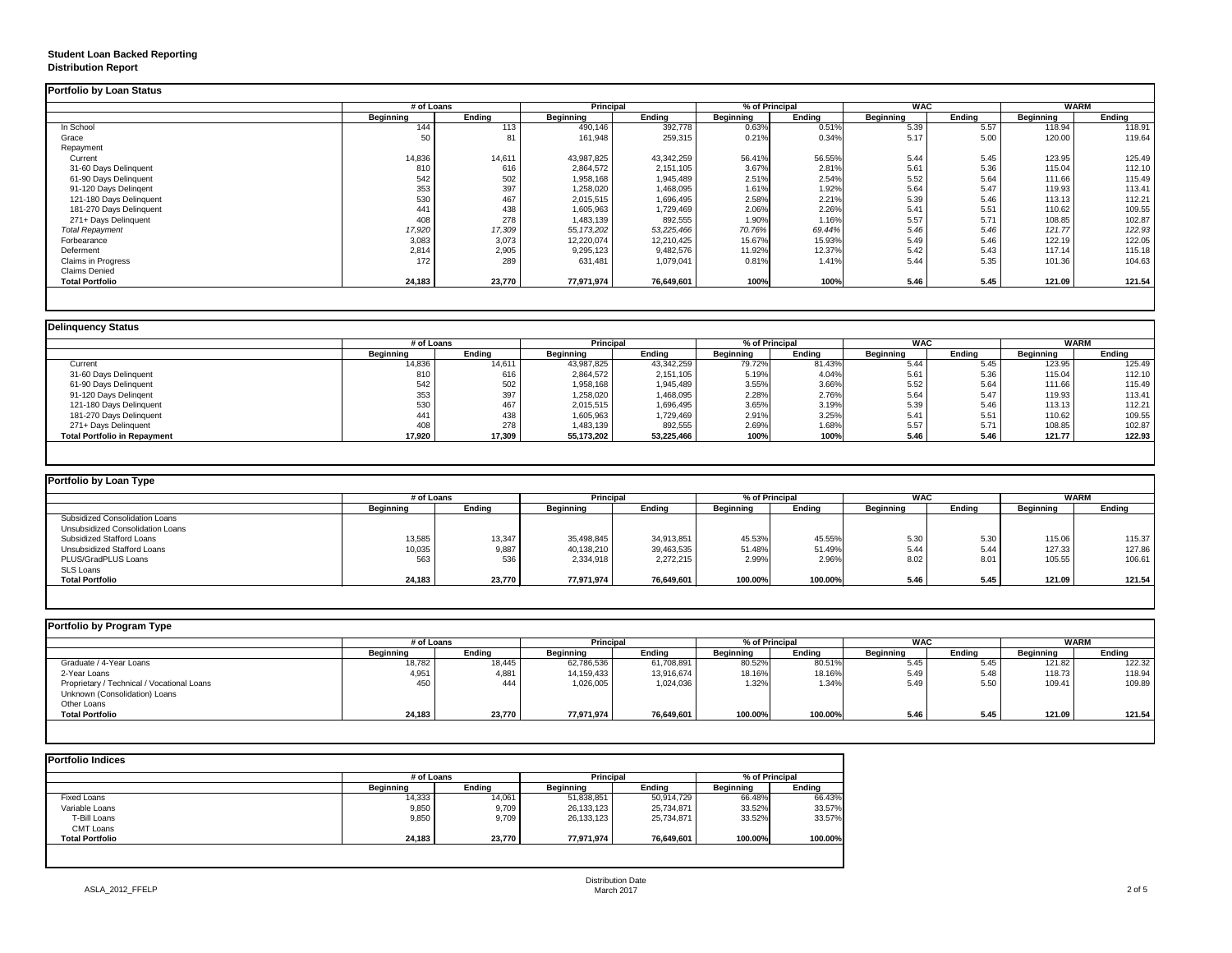**Distribution Date** March 27, 2017<br>**Collection Period** February 1, 2017, through February 1, 2017, through February 1, 2017, through February 1, 2017 February 1, 2017, through February 28, 2017

# **Collection Activity**

| <b>Collection Account</b>                                                                    | as of 2/28/2017 |
|----------------------------------------------------------------------------------------------|-----------------|
| Beginning Balance - February 1, 2017                                                         | 1,119,131       |
| <b>Collection Amount Received</b>                                                            | 1,609,878       |
| <b>Recoveries</b>                                                                            |                 |
| Reserve Account                                                                              |                 |
| <b>Excess of Required Reserve Account</b>                                                    | 388             |
| Interest on Investment Earnings                                                              | 433             |
| Capitalized Interest Account (after a stepdown or release date)                              |                 |
| <b>Acquisition Account</b>                                                                   |                 |
| Payments from Guarantor                                                                      |                 |
| Transfer from 2010 Collection Fund for correction or error                                   |                 |
| <b>Required Repurchases</b>                                                                  |                 |
| Special Allowance Payable to Department of Education                                         | (330, 981)      |
| <b>Consolidated Rebate Fees</b>                                                              |                 |
| Rating Agency Surveillance Fees                                                              |                 |
| Principal payments, interest payments, administration fees, servicing fees, and trustee fees | (1, 119, 131)   |
| Other Amounts Received in Collection                                                         |                 |
| <b>Total Available Funds</b>                                                                 | 1,279,719       |
|                                                                                              |                 |

| <b>Fees Due for Current Period</b> | as of 2/28/2017 |
|------------------------------------|-----------------|
| Indenture Trustee Fees             | 833.33          |
| <b>Servicing Fees</b>              | 44,713          |
| <b>Administration Fees</b>         | 6,388           |
| Late Fees                          |                 |
| Other Fees                         |                 |
| <b>Total Fees</b>                  | 51,934.33       |
| <b>Cumulative Default Rate</b>     | as of 2/28/2017 |
| Current Period Defaults (\$)       | 392,022.28      |

| Current Period Defaults (5)                                                                         | 392,022.28      |
|-----------------------------------------------------------------------------------------------------|-----------------|
| Cumulative Defaults (\$)                                                                            | 33,680,273.27   |
| Cumulative Default (% of original pool balance)                                                     | 20.98%          |
| Cumulative Default (% of cumulative entered repayment balance) <sup>a</sup>                         | 44.32%          |
| Current Period Payments (Recoveries) from Guarantor (\$)                                            | 431,611.99      |
| Current Period Borrower Recoveries (\$)                                                             | n/a             |
| Cumulative Recoveries (\$) <sup>b</sup>                                                             | \$31,635,336.30 |
| <b>Cumulative Recovery Rate (%)</b>                                                                 | 93.93%          |
| <b>Cumulative Net Loss Rate (%)</b>                                                                 | 1.27%           |
| Servicer Reject Rate (FFELP) (%)                                                                    |                 |
| Cumulative Servicer Reject Rate (FFELP) (%)                                                         |                 |
| Repayment balance includes all repayment loans with the exception of balances in claim status<br>a) |                 |
| Cumulative Recoveries includes 97% of claims in progress balances<br>b)                             |                 |
|                                                                                                     |                 |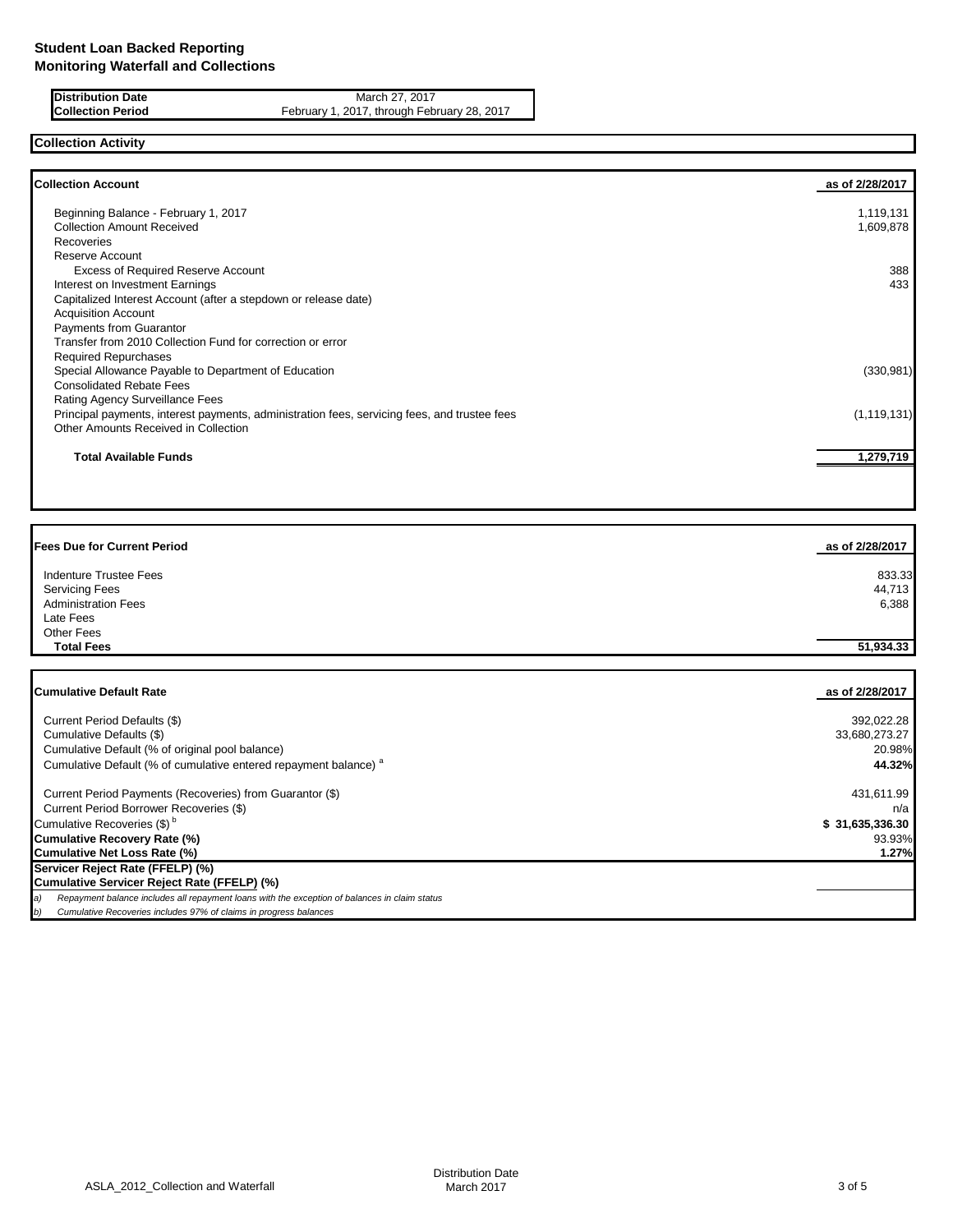**Waterfall Activity**

| <b>Waterfall for Distribution</b>                                                         | <b>Amount Due</b> | <b>Amount Remaining</b> |
|-------------------------------------------------------------------------------------------|-------------------|-------------------------|
| <b>Total Available Funds</b>                                                              |                   | 1,279,719               |
| First: Payments made under any Joint Sharing Agreement                                    |                   |                         |
| <b>Second: Trustee Fees</b>                                                               | 833.33            | 1,278,886               |
| Third: Servicing Fees and Backup Servicing Fees                                           | 44,713            | 1,234,173               |
| <b>Fourth: Administration Fees</b>                                                        | 6,388             | 1,227,785               |
| <b>Fifth: Noteholder Interest</b>                                                         | 66765.04          | 1,161,020               |
| Sixth: Reinstate the balance of the Reserve Fund up to the Specified Reserve Fund Balance |                   |                         |
| Seventh: Noteholder Principal, until paid in full                                         | 1,161,019.63      | (0)                     |
|                                                                                           |                   |                         |

| <b>Principal and Interest Distributions</b> | Class A-1      |
|---------------------------------------------|----------------|
| Monthly Interest Due                        | 66,765.04      |
| Monthly Interest Paid                       | 66,765.04      |
| <b>Interest Shortfall</b>                   | 0              |
| Interest Carryover Due                      | $\overline{0}$ |
| Interest Carryover Paid                     |                |
| <b>Interest Carryover</b>                   | 0l             |
| Monthly Principal Distribution Amount       | 1,161,019.63   |
| Monthly Principal Paid                      | 1,161,019.63   |
| Shortfall                                   | 0              |
| <b>Total Distribution Amount</b>            | 1,227,784.67   |
|                                             |                |